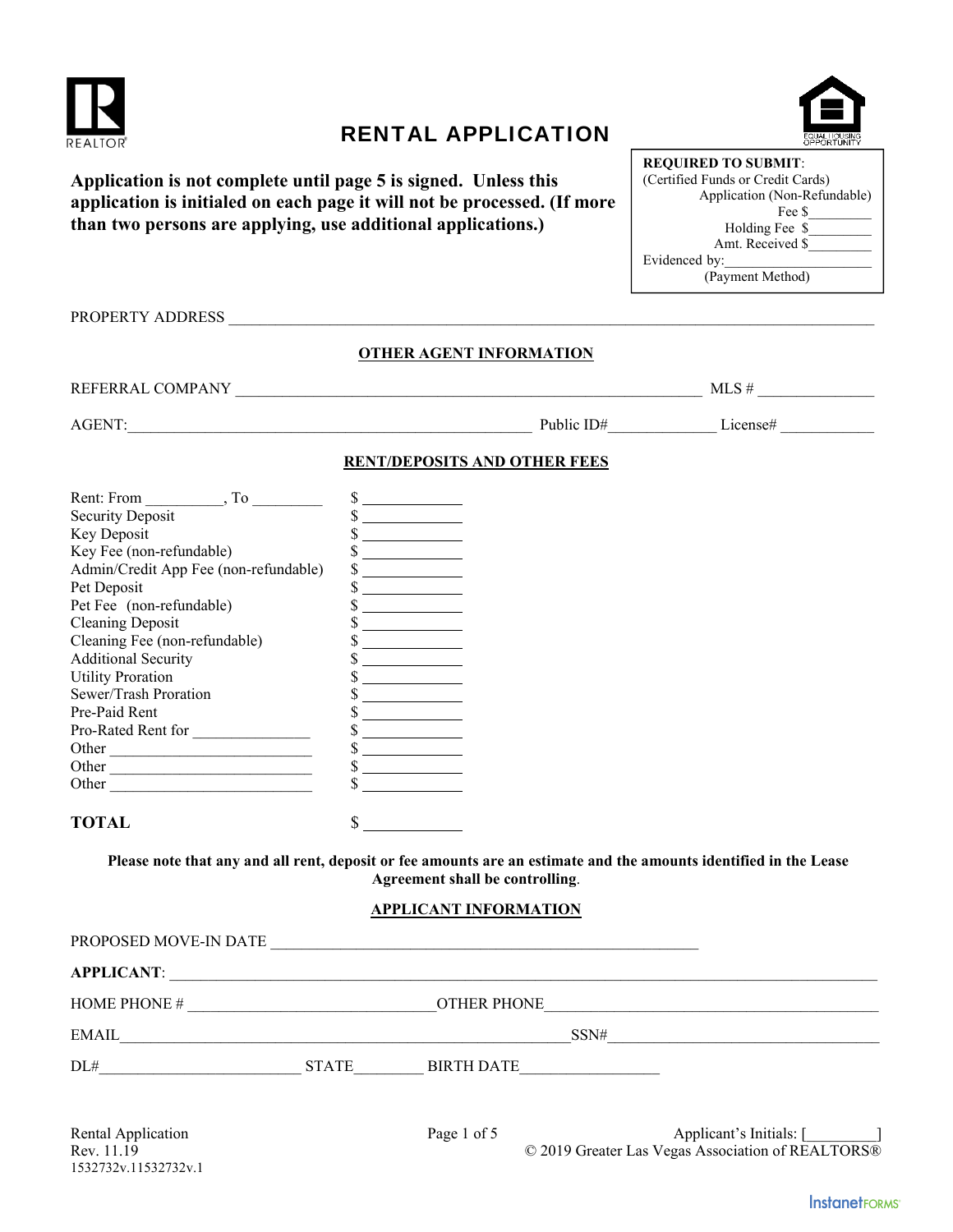| CURRENT ADDRESS:                       |             |  |                                          |  |  |
|----------------------------------------|-------------|--|------------------------------------------|--|--|
| CITY, STATE, ZIP                       |             |  |                                          |  |  |
|                                        |             |  |                                          |  |  |
|                                        |             |  |                                          |  |  |
|                                        |             |  |                                          |  |  |
|                                        |             |  |                                          |  |  |
|                                        |             |  |                                          |  |  |
|                                        |             |  |                                          |  |  |
|                                        |             |  |                                          |  |  |
|                                        |             |  |                                          |  |  |
|                                        |             |  |                                          |  |  |
|                                        |             |  |                                          |  |  |
| <u>CURRENT EMPLOYER:</u>               |             |  |                                          |  |  |
|                                        |             |  |                                          |  |  |
|                                        |             |  |                                          |  |  |
|                                        |             |  |                                          |  |  |
|                                        |             |  | PHONE $#$ FAX $#$                        |  |  |
|                                        |             |  |                                          |  |  |
|                                        |             |  |                                          |  |  |
| PRIOR EMPLOYER (IF LESS THAN 3 YEARS): |             |  | PHONE #                                  |  |  |
|                                        |             |  |                                          |  |  |
|                                        |             |  |                                          |  |  |
|                                        |             |  |                                          |  |  |
|                                        |             |  | ADDRESS                                  |  |  |
| PERSONAL REFERENCES:                   |             |  |                                          |  |  |
|                                        |             |  |                                          |  |  |
| 2.                                     |             |  | NAME $\overline{\phantom{a}}$ PHONE $\#$ |  |  |
|                                        |             |  |                                          |  |  |
|                                        |             |  |                                          |  |  |
| Rental Application                     | Page 2 of 5 |  | Applicant's Initials: [                  |  |  |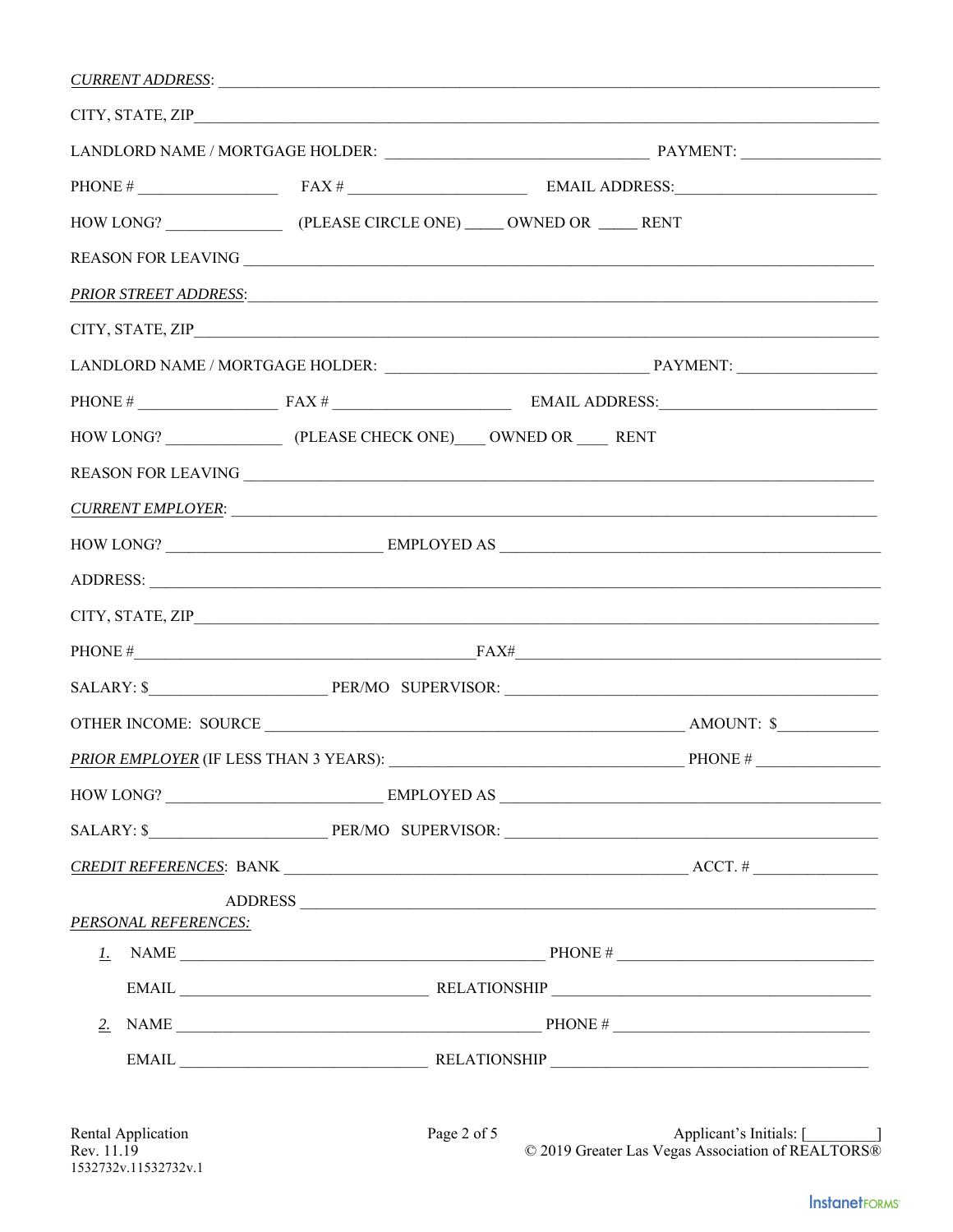## **(Please note: There may be additional fees for co-applicants.)** CO-APPLICANT INFORMATION

| <u>1.</u><br>2.     | <b>APPLICANT NAME</b>                                                                                                                                                                                                                                                                                                                                                       |                            | PHONE NUMBER | <b>E-MAIL ADDRESS</b> |                         |
|---------------------|-----------------------------------------------------------------------------------------------------------------------------------------------------------------------------------------------------------------------------------------------------------------------------------------------------------------------------------------------------------------------------|----------------------------|--------------|-----------------------|-------------------------|
|                     |                                                                                                                                                                                                                                                                                                                                                                             |                            |              |                       |                         |
|                     |                                                                                                                                                                                                                                                                                                                                                                             |                            |              |                       |                         |
| $\overline{3}$ .    |                                                                                                                                                                                                                                                                                                                                                                             |                            |              |                       |                         |
| $\overline{4}$ .    |                                                                                                                                                                                                                                                                                                                                                                             |                            |              |                       |                         |
|                     |                                                                                                                                                                                                                                                                                                                                                                             |                            |              |                       |                         |
|                     | For Privacy purposes, all Co-Applicants must submit their own individual Rental Application.                                                                                                                                                                                                                                                                                |                            |              |                       |                         |
|                     |                                                                                                                                                                                                                                                                                                                                                                             |                            |              |                       |                         |
|                     |                                                                                                                                                                                                                                                                                                                                                                             | <b>VEHICLE INFORMATION</b> |              |                       |                         |
| <b>AUTOMOBILES:</b> |                                                                                                                                                                                                                                                                                                                                                                             |                            |              |                       |                         |
|                     |                                                                                                                                                                                                                                                                                                                                                                             |                            |              |                       |                         |
|                     |                                                                                                                                                                                                                                                                                                                                                                             |                            |              |                       |                         |
|                     | $\begin{picture}(180,170) \put(0,0){\vector(1,0){10}} \put(15,0){\vector(1,0){10}} \put(15,0){\vector(1,0){10}} \put(15,0){\vector(1,0){10}} \put(15,0){\vector(1,0){10}} \put(15,0){\vector(1,0){10}} \put(15,0){\vector(1,0){10}} \put(15,0){\vector(1,0){10}} \put(15,0){\vector(1,0){10}} \put(15,0){\vector(1,0){10}} \put(15,0){\vector(1,0){10}} \put(15,0){\vector$ |                            |              |                       |                         |
|                     |                                                                                                                                                                                                                                                                                                                                                                             |                            |              |                       |                         |
|                     |                                                                                                                                                                                                                                                                                                                                                                             | <b>OTHER OCCUPANTS</b>     |              |                       |                         |
|                     | IN ADDITION TO APPLICANT(S), OTHER PERSONS WHO WILL RESIDE AT PREMISES:                                                                                                                                                                                                                                                                                                     |                            |              |                       |                         |
| <b>NAME</b>         | <b>RELATIONSHIP</b>                                                                                                                                                                                                                                                                                                                                                         | AGE                        | OCCUPATION   |                       | <b>TELEPHONE NUMBER</b> |

1. The pet or pets are identified as follows:

| <b>NAME</b> | AGE | <b>BREED</b> | WEIGHT | <b>GENDER   NEUTERED?   LICENSE NO.</b> |  |
|-------------|-----|--------------|--------|-----------------------------------------|--|
|             |     |              |        |                                         |  |
|             |     |              |        |                                         |  |
|             |     |              |        |                                         |  |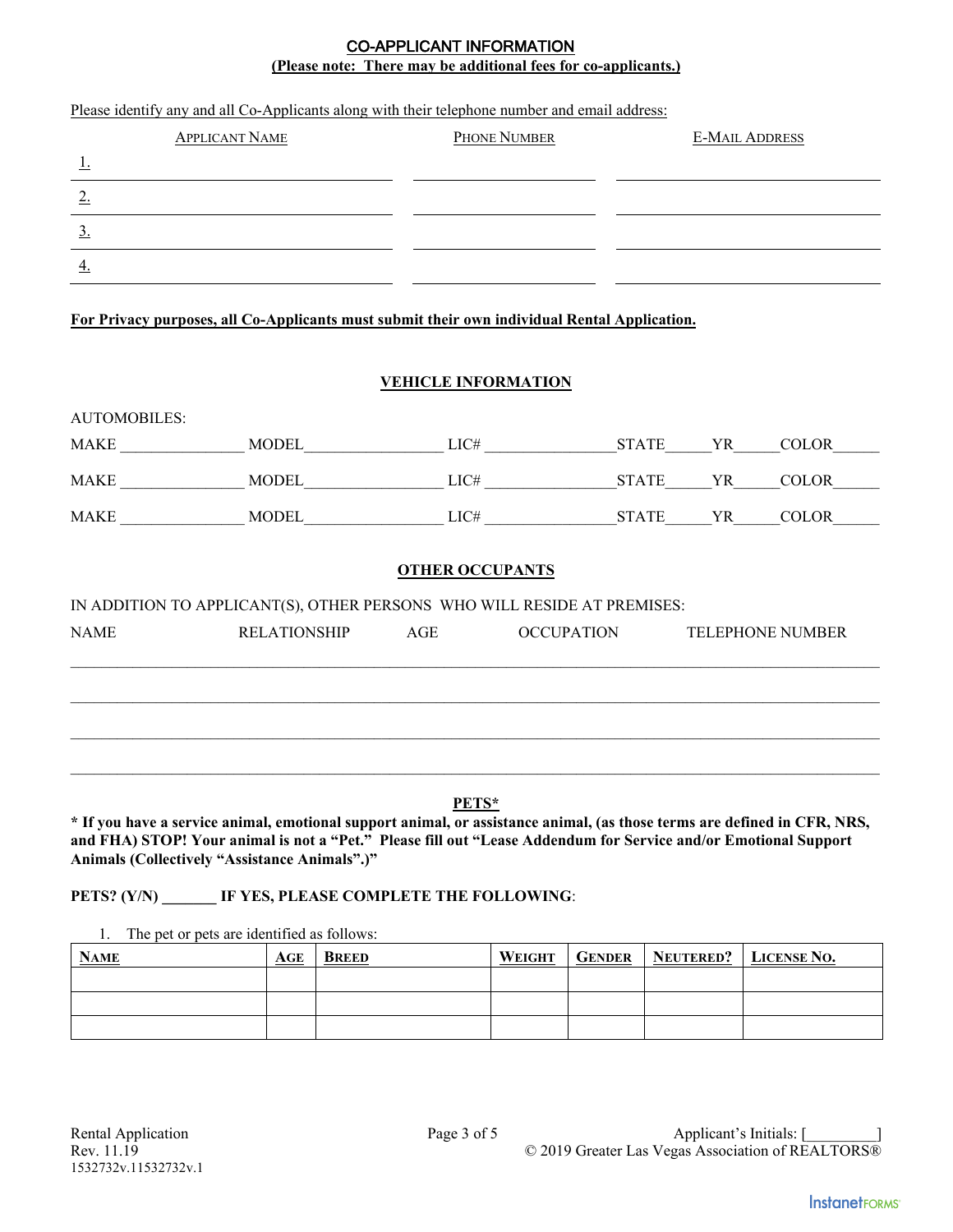2. Applicant certifies to Landlord that the pet(s) is in good health, and as proof therefore, a certificate of good health from a licensed veterinarian is attached. **In addition, a clear photo of each pet is attached to this application with the pet's name on the back**.

3. Applicant will keep pets on a leash when not in a fenced backyard area and will clean up all waste on the Property as well as in any common areas.

4. If the Property is subject to a Common Interest Community, Applicant will abide by all rules and regulations and CC&R's with respect to pet ownership.

 5. Applicant acknowledges and understands that the representations herein are considered to be material provision of the Residential Lease Agreement.

6. Applicant requests Landlord's approval to keep the above-name pet(s) in and/or on the Property.

 7. Should the pet(s) identified above create a breach in the terms of the existing lease agreement, the Pet Approval shall be immediately revoked upon written notice to the tenant as required in the lease agreement.

 8. Applicant shall obtain an insurance policy that includes pet coverage. The Landlord and Property Manager shall be named additional insureds on the policy. Tenant further agrees to hold both Landlord and Property Manager harmless relative to the activity and behavior of any and all pets kept at the Property.

#### **OTHER INFORMATION**

| HAS THE APPLICANT EVER FILED BANKRUPTCY? ___________GIVE DETAILS ________________                                                    |
|--------------------------------------------------------------------------------------------------------------------------------------|
|                                                                                                                                      |
|                                                                                                                                      |
| HAS THE APPLICANT EVER WILLFULLY REFUSED TO PAY RENT WHEN DUE? EXPLAIN                                                               |
| HOW LONG DOES APPLICANT PLAN TO LIVE HERE?                                                                                           |
| DOES APPLICANT PLAN TO USE LIQUID FILLED FURNITURE? IF YES, PLEASE LIST TYPE (e.g. waterbed,                                         |
|                                                                                                                                      |
| DOES ANYONE IN THE HOUSEHOLD SMOKE? Y/N (This includes, but is not limited to the use of all                                         |
| tobacco, smoking related products, electronic cigarettes, vaping pens or other instruments that cause smoke or vapor to be emitted.) |
| EMEDCENCY CONT <i>L</i> CT                                                                                                           |

## **EMERGENCY CONTACT**

*APPLICANT IN CASE OF EMERGENCY, PERSON TO NOTIFY*: \_\_\_\_\_\_\_\_\_\_\_\_\_\_\_\_\_\_\_\_\_\_\_\_\_\_\_\_\_\_\_\_\_\_\_\_\_\_\_\_\_\_\_\_\_\_\_\_\_\_

*RELATIONSHIP*: \_\_\_\_\_\_\_\_\_\_\_\_\_\_\_\_\_\_\_\_\_\_\_\_\_\_\_\_\_\_\_\_\_\_\_\_\_\_\_\_\_\_\_\_\_\_\_\_\_\_\_\_ *PHONE #* \_\_\_\_\_\_\_\_\_\_\_\_\_\_\_\_\_\_\_\_\_\_\_\_\_\_\_\_

 $EMAIL:$ 

1532732v.11532732v.1